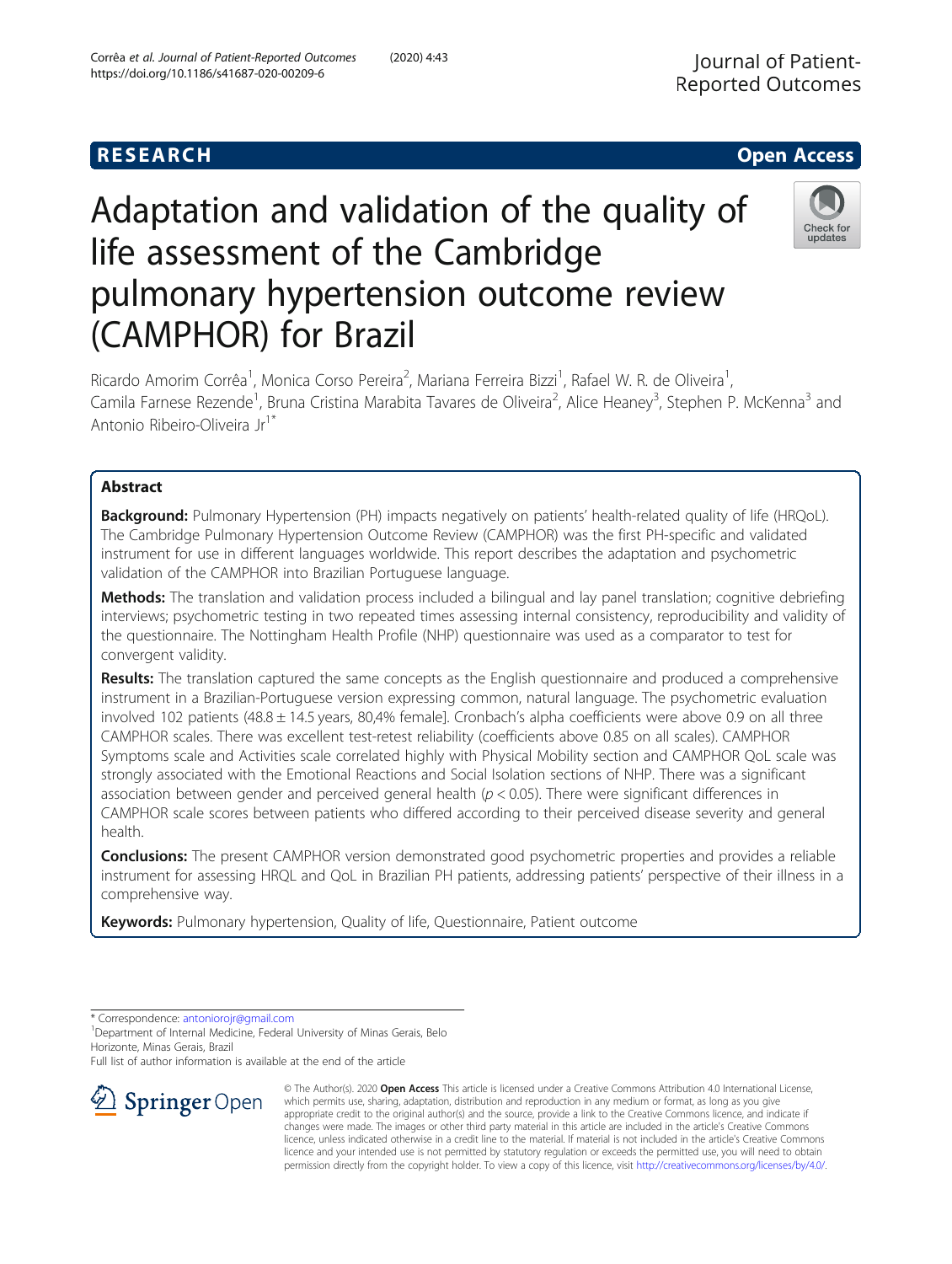# Introduction

The term pulmonary hypertension (PH) encompasses a variety of clinical disorders characterized by an increase of pulmonary artery pressure and pulmonary vascular resistance that leads to exercise capacity limitation due to right heart failure and ultimately death [\[1\]](#page-7-0). International guidelines have classified PH into five groups based on similarities between the pathobiology of specific etiologies. Thus, PH has been classified as precapillary (Groups 1, 3, 4 and 5) or postcapillary (Groups 2 and eventually 5) [[1\]](#page-7-0). Group 1 pulmonary arterial hypertension (PAH), and a subgroup of Group 4, chronic thromboembolic pulmonary hypertension (CPTEH), are currently susceptible to specific therapeutic interventions developed in the last decades. Most patients with PH present with non-specific symptoms such as shortness of breath, exertional dyspnea, chest pain, fatigue or syncope that can progress slowly over time, leading to delays seeking a medical diagnosis [[2\]](#page-7-0).

Advances that have been achieved in the understanding of the mechanisms and pathobiology of PH has led to the development of drugs and newer strategies directed at specific targets, which have resulted in improvement in many outcomes. World Health Organization functional class (WHO FC), sixminute walk test (6MWT), biomarkers of cardiac function (BNP and NT-proBNP), hemodynamic parameters (right atrial pressure, mixed venous saturation, cardiac output and cardiac index, and pulmonary vascular resistance (obtained through cardiac right catheterization) have been extensively studied in pivotal clinical trials, and national and international PH registries. However, despite these advances, there is substantial heterogeneity in terms of morbidity and survival among those conditions even in the same group  $[1, 3-5]$  $[1, 3-5]$  $[1, 3-5]$  $[1, 3-5]$  $[1, 3-5]$  $[1, 3-5]$ .

As a result of these advances, patients have shown significant improvement on their generic healthrelated quality of life (HRQoL), morbidity and mortality rates. It has been acknowledged that it is important to take into account patients' perspectives while caring for these individuals. Generic HRQoL questionnaires were first used to address this issue showing some prognostic utility in PH  $[6–10]$  $[6–10]$  $[6–10]$  $[6–10]$ . However, a poor correlation between these tools on some domains of HRQoL has been reported, pointing out to the need for disease-PH-specific instruments [[8](#page-7-0), [10\]](#page-7-0). To bridge this gap, specific questionnaires for PH have been developed [[11\]](#page-7-0). However, it is unclear what recent instruments are attempting to measure and if they rely on 'expert' rather than patient input.

The Cambridge Pulmonary Hypertension Outcome Review (CAMPHOR) was the first -specific outcome measure to assess the impact of PH and its treat-ment on HRQoL and QoL [[11](#page-7-0)]. The measure consists of three different scales: a symptom scale assessing energy, breathlessness and mood (25 items; low score indicating minimal symptoms); activity limitations scale with a 3-point rating system (15-items; range 0 to 30, lower score indicating minimal activity limitation); and a QoL scale (25 items; lower score indicating better QoL). The conceptual basis of the QoL scale is the needs-based model of QoL [[12](#page-7-0)]. The model argues that QoL is determined by the extent to which one's basic human needs are satisfied  $[12]$ . QoL is reduced when few needs are satisfied.

The measure was developed and validated in a unique PH reference center in United Kingdom and has been adapted for use in many countries, providing a valuable tool to reflect the actual patient experience in each country [[13](#page-7-0)–[20](#page-7-0)]. However, a validated version of the CAMPHOR for use in Brazil has been previously unavailable.

This report describes the adaptation and psychometric evaluation of the CAMPHOR into Brazilian Portuguese. It will allow the use of CAMPHOR in clinical practice as well as in global and local clinical trials involving Brazilian Portuguese-speaking patients with PAH and CTEPH.

# **Methods**

The translation and validation of the CAMPHOR was performed in 3 stages. Briefly, stage 1 involved translation into Brazilian Portuguese using the dualpanel methodology [[12](#page-7-0), [21\]](#page-7-0). In this approach, quality is checked at each stage of the process rather than being checked a posteriori. This same method has been used in all language adaptations of the CAMPHOR. The translation process emphasizes the importance of achieving conceptual equivalence allowing a valid comparison of CAMPHOR scores across countries.

The process consists of a bilingual panel followed by a lay panel. The role of the bilingual panel is to provide the initial translation of the questionnaire items and instructions into the target language. The translations are then assessed for comprehension of language by lay Brazilian people. Both panels were led by AROJr, fluent in both Portuguese and English, who encouraged the panel members to work as a team to decide on the most appropriate translation(s) for the questionnaire instructions and items. A representative from the team that developed the UK English questionnaire attended the panel. The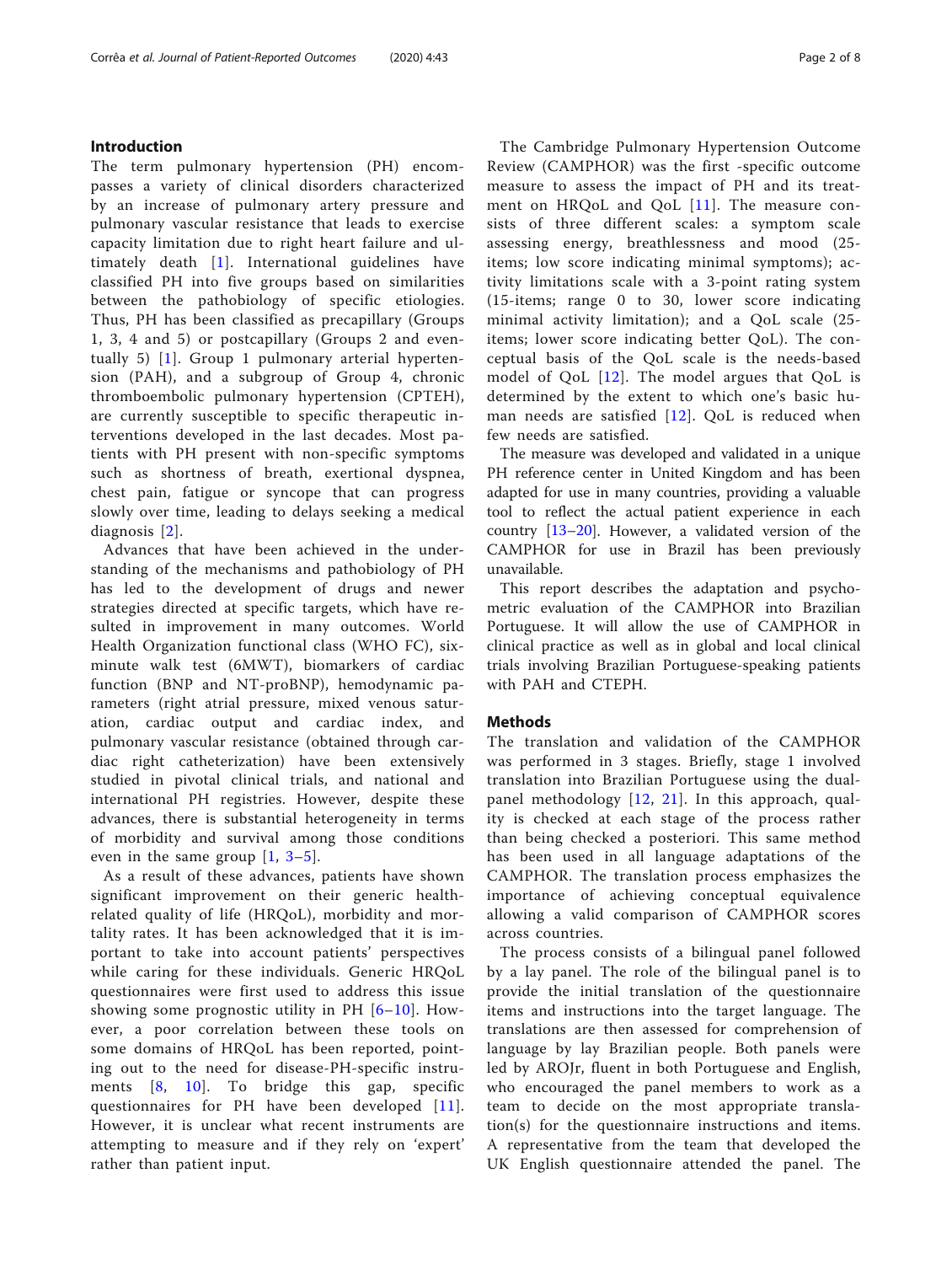role of this individual was to ensure that the precise conceptual meaning of the items was conveyed to the panel members. PH patients were not invited to take part in either panel as the sole purpose of the process was to determine the most appropriate wording for the questionnaire, rather than to comment on the appropriateness of the items.

Stage 2 involved testing the face and content validity of the translated questionnaire with a small group of PAH and CTEPH patients. Respondents were asked to complete the questionnaire and provide comments on the instructions, questionnaire items, and response format. Interviewees were also asked about specific items that had been highlighted as possibly problematic during the translation panels. In stage 3, the psychometric and scaling properties of the questionnaire were evaluated in a large cohort of PH (Group 1) and CTEPH (Group 4) patients. The CAMPHOR was administered on two occasions (time 1 and time 2), with 14 days between administrations. At both administrations, participants answered demographic questions (age, gender, marital status, employment), and rated their disease-severity as well as their general health. At the first administration only, participants also completed a comparator questionnaire, the Nottingham Health Profile (NHP). The NHP measures subjective health status and consists of six sections (energy level, pain, emotional reactions, sleep, social isolation and physical mobility).

# Patients and ethics

Patients were invited to participate if they were aged at least 18 years, were Brazilian speakers, and met the definition of PAH or CTEPH [[22\]](#page-7-0).

Patients were recruited from two PH reference centers in Brazil, Outpatient Clinic of Vascular Pulmonary Diseases of Hospital das Clínicas, Federal University of Minas Gerais, Belo Horizonte, and Hospital das Clínicas of University of Campinas, São Paulo. The study was approved by the Independent Ethics Committee of both Institutions (CAAE: 85372018.0.1001.5149 and CAAE: 85372018.0.2001.5404, respectively), and written informed consent was obtained from all participants before enrolment in the study.

## Statistical analyses

For stage 3, responses to the completed questionnaires were entered into an electronic database. The analyses performed are given below:

The distributional properties of the measure were explored through descriptive statistics (mean, standard deviation [SD], median and interquartile range [IQR]) and floor and ceiling effects (% of patients scoring the minimum and maximum possible scores,

respectively). CAMPHOR scores were also compared by age group (above median versus below median) and gender.

Internal consistency was assessed using Cronbach's alpha coefficients. Alpha measures the extent to which the items in a scale are inter-related. A low alpha (below 0.7) indicates that the items do not work together to form a scale.

The test-retest reliability of a measure is an estimate of its reproducibility over time when no change in condition has taken place. It was assessed by correlating scores on the scales obtained on two different occasions and assuming that no change has occurred to the patients between the administrations. A high correlation indicates that the instrument produces low random measurement error. A minimum value of  $0.85$  is required<sup>4</sup>. Test-retest reliability was assessed using Spearman's rank correlation coefficients.

Convergent validity was determined by assessing the level of association between scores on one scale and those on a comparator scale that measures the same or related constructs.

Known group validity was assessed by testing the ability of the measure to distinguish between groups of patients that differ according to some known factor, considered likely to affect scores on the measure. The factors used for the present investigation were patient-perceived severity of disease (Mild / Moderate / Quite severe / Very severe) and patient-perceived general health (Very good / Good / Fair / Poor). Non-parametric statistical tests for independent samples (Mann-Whitney U Test for two groups) were employed to test for differences in CAMPHOR scores between groups.

All analyses were conducted using SPSS (version 25.0).

# Results

The bilingual panel (stage 1) included six individuals (4 females,  $36.67 \pm 19.97$  years old), whose first language was Brazilian Portuguese and who were fluent in English. Whenever there was a divergence between members of the panel, a final decision was taken after hearing the decision of the whole group of translators. The translation obtained by this panel meeting was able to capture the same concepts as the English questionnaire and produced an acceptable and comprehensive formulation of the concept.

The lay panel included other six Brazilian-Portuguese individual (4 females) who did not speak English. The panel members were representative of a range of ages  $(51.17 \pm 14.91)$  professions and gender. Those who participated in this panel had an average to lower than average educational level and were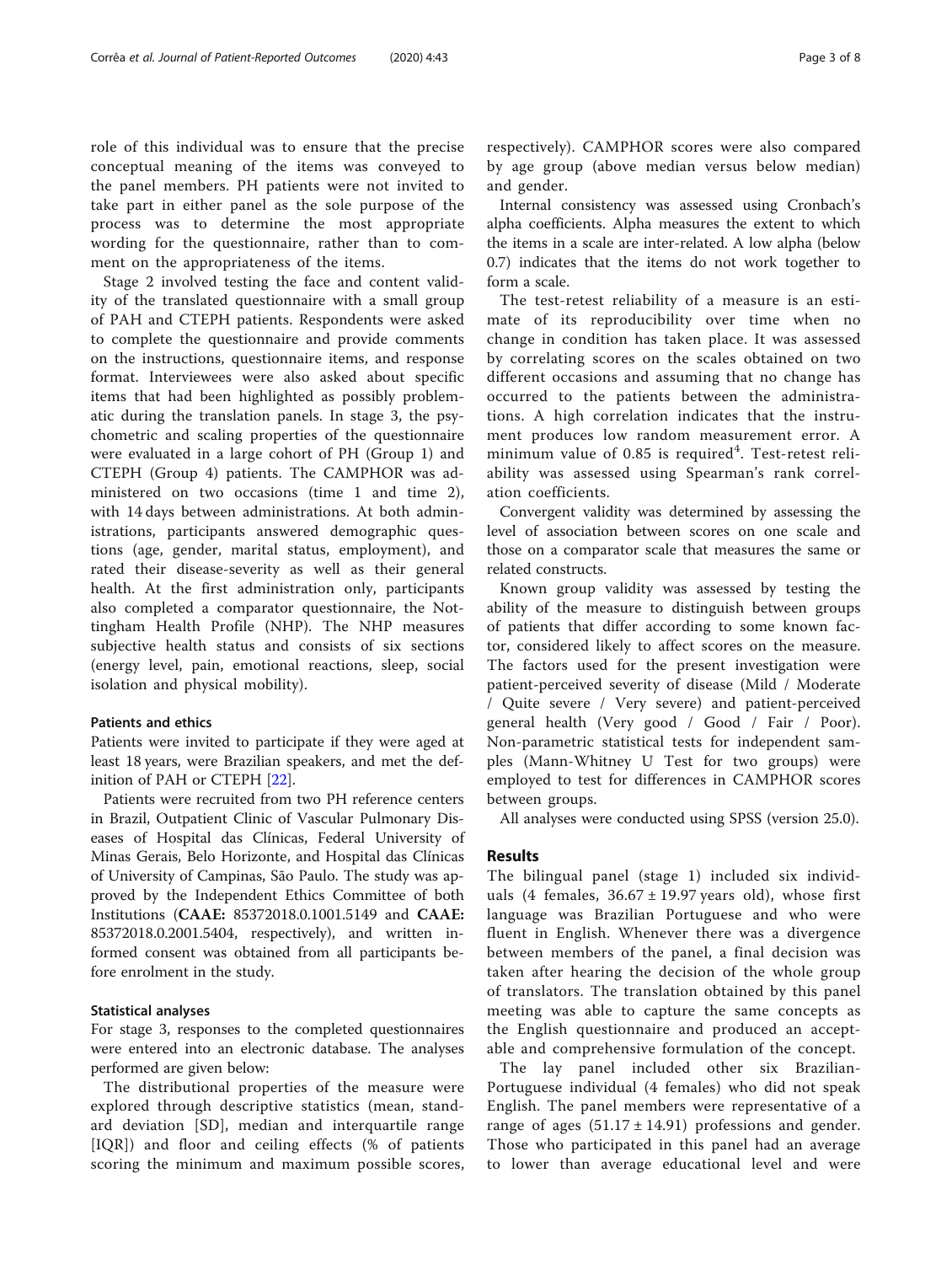considered as typical of the target population. Participants were presented with the translations provided by the bilingual panel and were asked to comment on whether the phrasing and choice of words was acceptable or whether any changes were required to improve comprehension. When changes were deemed as necessary, the professor (AROJr) always went back to the original questionnaire to ensure that the meaning had not been changed as well as checked with the UK representative. This panel was able to guarantee the most appropriate translation for lay individuals without compromising the original meaning.

The field test interviews (stage 2) were performed with 12 Brazilian PAH patients (6 females, 54.98 ± 11.99 years old), with disease severity ranging from mild to very severe. All patients agreed that the questionnaire was relevant, acceptable and meaningful. The interviewees were asked to comment on items that had been highlighted a priori as potentially problematic for some respondents, thus contributing to the final wording of the instrument. Importantly, for some few sentences, the interviewees were asked for making an option in between previous suggestions coming from the panels.

The psychometric evaluation (stage 3) was performed with one hundred and two patients. All included patients who had been adequately diagnosed with PAH or CTEPH, according to current international PAH guidelines [[22\]](#page-7-0). Demographic information is presented in Table 1. Most respondents were female and married or living as married. Over half of the sample reported being retired or on long-term sick leave/retired due to disability. Disease information is shown in Table 2. Most patients rated their disease severity as 'moderate' or 'quite severe' and their general health as 'good' or 'fair'. Table [3](#page-4-0) shows descriptive statistics for the questionnaires at both time points. High floor effects were observed for most of the NHP scales.

The internal consistency and reproducibility of the CAMPHOR is shown in Table [4.](#page-4-0) Cronbach's alpha coefficients were above 0.9 on all three CAMPHOR scales, indicating good internal consistency. The CAMPHOR showed excellent test-retest reliability, achieving Spearman's rank correlation coefficients above 0.85 on all scales.

Table [5](#page-4-0) shows the correlations between scores on the CAMPHOR scales and scores on the NHP sections at Time 1. The CAMPHOR Symptoms scale and Activities scale correlated most highly with the Physical Mobility section of the NHP. The CAMPHOR QoL scale was most strongly associated with scores on the Emotional Reactions and Social Isolation sections of the NHP,

| Age, years                |             |      |
|---------------------------|-------------|------|
| Mean (SD)                 | 48.8 (14.5) |      |
| Range                     | 24.11-86.83 |      |
| Gender                    | n           | $\%$ |
| Male                      | 20          | 19.6 |
| Female                    | 82          | 80.4 |
| <b>Marital Status</b>     |             |      |
| Married/Living as Married | 66          | 64.7 |
| Divorced                  | 7           | 6.9  |
| Widowed                   | 5           | 4.9  |
| Single                    | 23          | 22.5 |
| <b>Work Status</b>        |             |      |
| Full-time                 | 16          | 15.7 |
| Part-time                 | 3           | 2.9  |
| Retired                   | 22          | 21.6 |

indicating the importance of these factors to QoL in PH. Moderate correlations were observed with scores on the remaining NHP sections.

Long-term sick leave/retired due to disability 29 28.4 Homemaker 17 16.7 Unemployed 8 7.8 Other 6 5.9

Table [6](#page-5-0) shows CAMPHOR scores for patients grouped by gender and age group (above versus below median age). No significant differences in scores were found between older and younger patients on any of the CAM-PHOR scales.

**Table 2** Disease Information at Time 1 ( $n = 102$ )

| Patient-perceived disease severity (%) |             |
|----------------------------------------|-------------|
| Mild                                   | 13 (12.7)   |
| Moderate                               | 36 (35.3)   |
| Ouite Severe                           | 36 (35.3)   |
| Very Severe                            | 16 (15.7)   |
| Patient-perceived general health (%)   |             |
| Very Good                              | 4(3.9)      |
| Good                                   | 38 (37.3)   |
| Fair                                   | 38 (37.3)   |
| Poor                                   | 21(20.6)    |
| Receiving treatment (%)                |             |
| Yes                                    | 95 (93.1)   |
| No                                     | 5(4.9)      |
| <b>Disease Duration, years</b>         |             |
| Mean (SD)                              | 7.6(6.3)    |
| Range                                  | $0.33 - 44$ |

# **Table 1** Demographic and disease information ( $n = 102$ )

 $\Delta$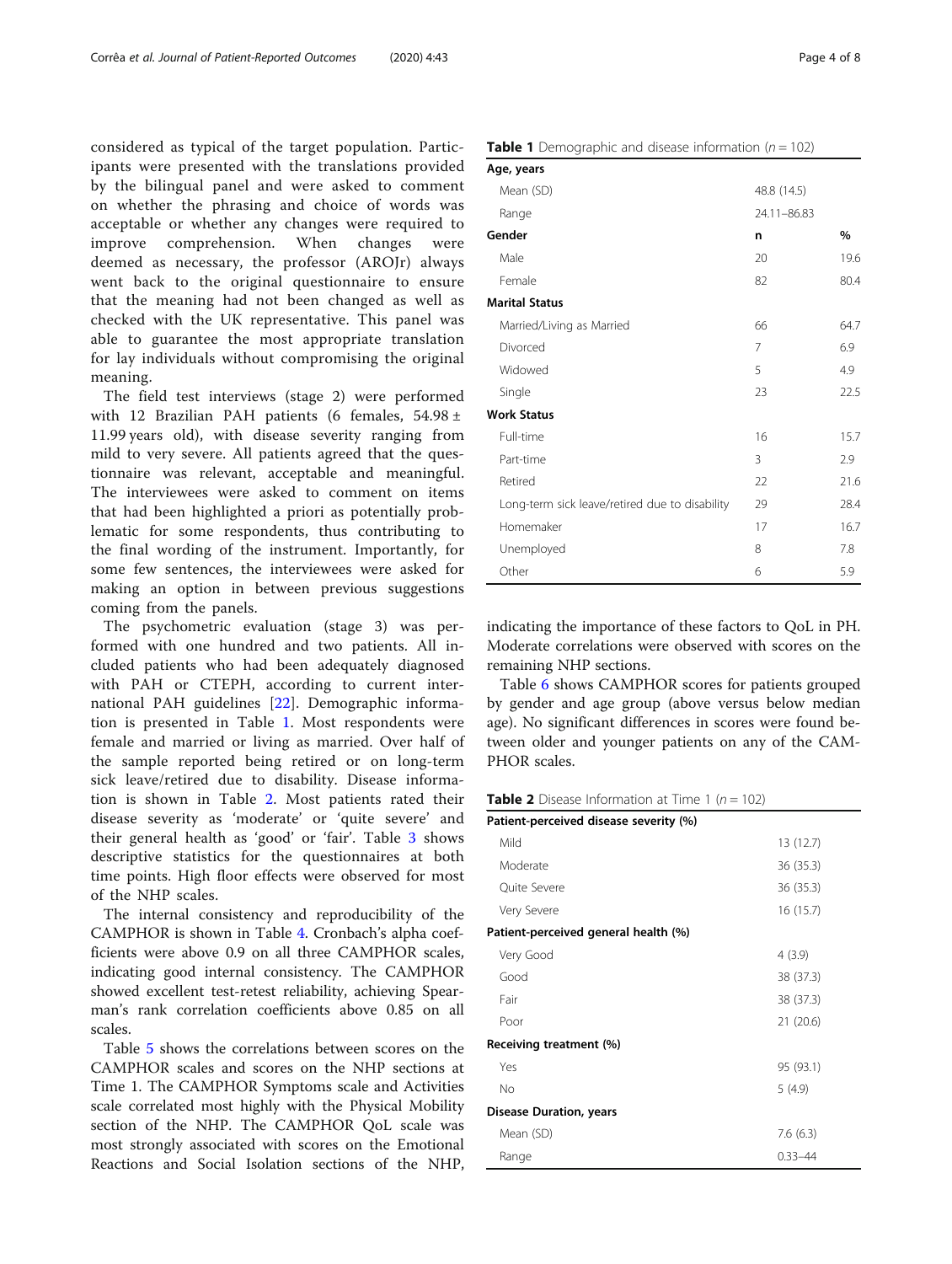|                            | $\Gamma$ | Median (IQR)      | Min - Max  | % scoring minimum | % scoring maximum |
|----------------------------|----------|-------------------|------------|-------------------|-------------------|
| Time 1                     |          |                   |            |                   |                   |
| <b>CAMPHOR Symptoms</b>    | 100      | $10(6-17)$        | $0 - 25$   | 1                 |                   |
| <b>CAMPHOR Activities</b>  | 101      | $10(6-14)$        | $0 - 24$   | 3.9               | $\mathbf 0$       |
| <b>CAMPHOR QoL</b>         | 100      | $8(4-14.8)$       | $0 - 25$   | 2.9               | $\overline{2}$    |
| <b>NHP</b>                 |          |                   |            |                   |                   |
| Energy Scale               | 101      | $33.3(0-66.7)$    | $0 - 100$  | 33.3              | 18.6              |
| Pain Scale                 | 100      | $12.5(0-37.5)$    | $0 - 100$  | 35.3              |                   |
| <b>Emotional Reactions</b> | 101      | $22.2(11.1-66.7)$ | $0 - 100$  | 18.6              | 3.9               |
| Sleep Scale                | 102      | $20(0-80)$        | $0 - 100$  | 42.2              | 7.8               |
| Social Isolation           | 102      | $0(0-40)$         | $0 - 100$  | 57.8              | 6.9               |
| Physical Mobility          | 101      | 37.5 (12.5-62.5)  | $0 - 87.5$ | 10.8              | $\mathbf{0}$      |
| Time 2                     |          |                   |            |                   |                   |
| <b>CAMPHOR Symptoms</b>    | 93       | $10(5.5-18)$      | $0 - 25$   | 3.9               | $\overline{2}$    |
| <b>CAMPHOR Activities</b>  | 94       | $10(6-15)$        | $0 - 27$   | $\overline{2}$    | $\mathbf{0}$      |
| <b>CAMPHOR QoL</b>         | 93       | $7(3-15)$         | $0 - 25$   | 2.9               | 3.9               |

<span id="page-4-0"></span>Table 3 Questionnaire descriptive statistics

There was a significant difference between males and females on all CAMPHOR scales, with females scoring higher than males. A significant association was found between gender and perceived general health  $(\chi^2 (101) =$ 4.5,  $p < 0.05$ ). Most males perceived their general health to be very good/good, whereas most females rated their general health as fair/poor.

Results of the known group analyses are shown for patient-perceived disease severity (Fig. [1\)](#page-5-0) and patient-perceived general health (Fig. [2\)](#page-6-0). For disease severity, the categories were grouped into 'mild/moderate' and 'quite severe/very severe'. The categories for general health were grouped according to 'very good/good' and 'fair/poor'. These groupings were selected due to few participants reporting at the extreme ends of disease severity and general health questions. There were significant differences in CAMPHOR scale scores between patients who differed according to their perceived disease severity and general health. Patients who rated their disease severity as 'Quite severe/Very severe' had significantly worse scores on all CAMPHOR scales than patients who rated their disease severity as 'Mild/ Moderate'  $(p < 0.001)$ . Also, patients who considered their general health to be 'Fair/Poor' had worse

|  |  |  |  | Table 4 Internal consistency and reproducibility |  |
|--|--|--|--|--------------------------------------------------|--|
|--|--|--|--|--------------------------------------------------|--|

|                           | Internal consistency<br>(Time 1) | Test-retest reliability |
|---------------------------|----------------------------------|-------------------------|
| <b>CAMPHOR Symptoms</b>   | 0.92                             | 0.88                    |
| <b>CAMPHOR Activities</b> | 0.92                             | 0.87                    |
| <b>CAMPHOR OoL</b>        | 0.92                             | 0.92                    |

scores on all CAMPHOR scales than patients who rated their health as 'Very good/Good'  $(p < 0.001)$ .

### **Discussion**

The aim of the present study was to adapt and validate the CAMPHOR questionnaire into Brazilian Portuguese [[9\]](#page-7-0). The results indicated a successful adaptation of the CAMPHOR for use with Portuguese speaking patients in Brazil. The translation process resulted in a Brazilian-Portuguese version that was expressed in common, natural language and matched the original UK version in terms of conceptual equivalence. All patients who participated in the cognitive debriefing interviews reported that the translated questionnaire was easy to complete and that it covered important aspects of their experience of living with PH.

As PH, as a whole, is a progressive chronic condition, the evaluation of HRQoL is an important component of outcomes both in clinical trials and in clinical practice

Table 5 Correlation coefficients between CAMPHOR scales and NHP scales

|                            | Symptoms | Activities | OoL  |
|----------------------------|----------|------------|------|
| <b>NHP</b>                 |          |            |      |
| Energy Scale               | 0.77     | 0.67       | 0.61 |
| Pain Scale                 | 0.53     | 0.45       | 0.46 |
| <b>Emotional Reactions</b> | 0.72     | 0.59       | 0.83 |
| Sleep Scale                | 0.42     | 0.40       | 0.52 |
| Social Isolation           | 0.45     | 0.38       | 0.70 |
| Physical Mobility          | 0.83     | 0.82       | 0.69 |

Note: All correlations significant at the 0.01 level (2-tailed) except where marked.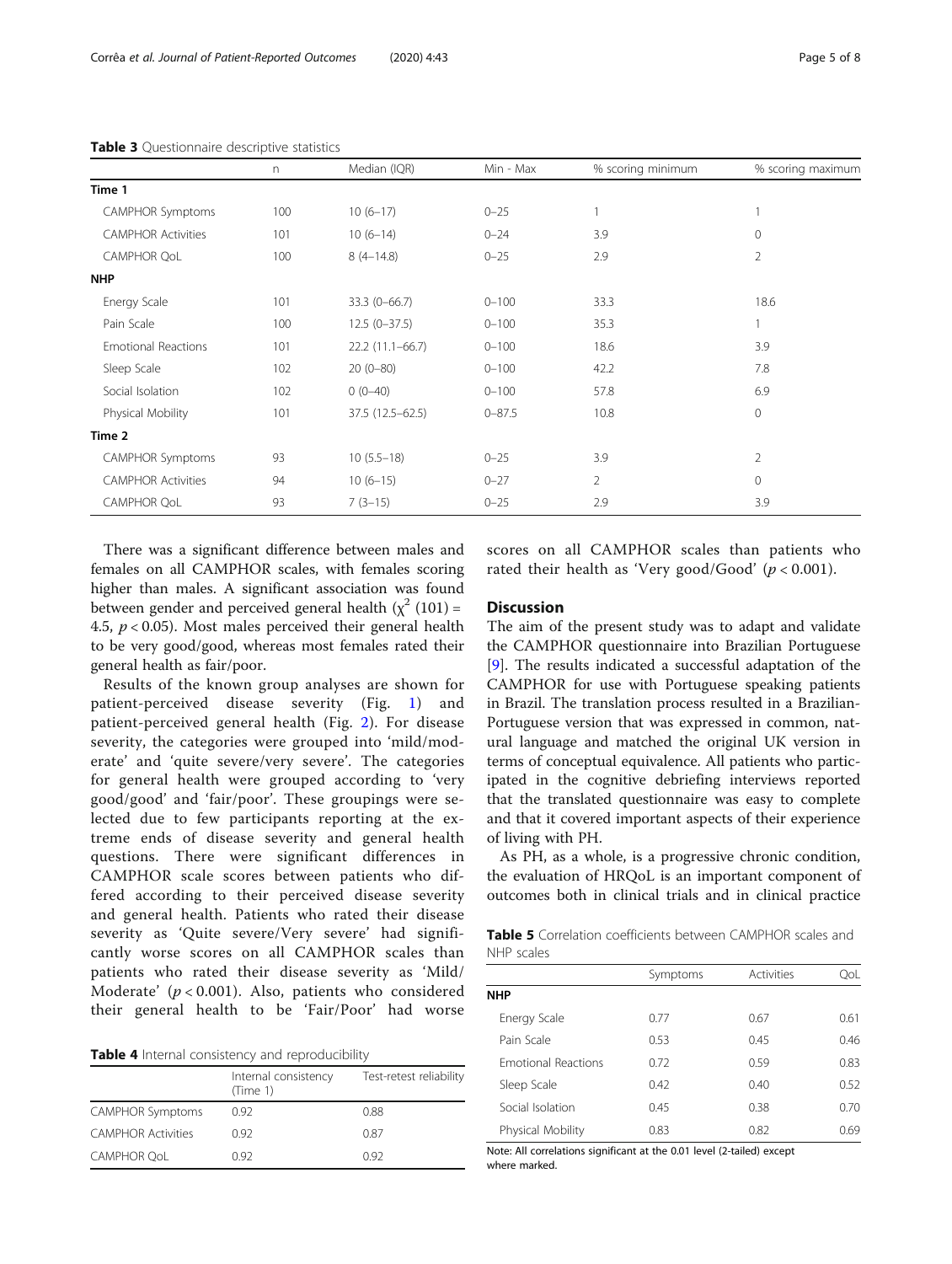|                  |    | Symptoms         | Activities |                   |    | QoL               |
|------------------|----|------------------|------------|-------------------|----|-------------------|
|                  | n  | Median (IQR)     | n          | Median (IQR)      | n  | Median (IQR)      |
| Gender           |    |                  |            |                   |    |                   |
| Male             | 20 | $7(3.3-10)$      | 20         | $8(4.3-10)$       | 20 | $6.5(3.3-8)$      |
| Female           | 80 | $12.5(7-17)$     | 81         | $11(6-16)$        | 80 | $8.5(4.3 - 16.8)$ |
| $\boldsymbol{p}$ |    | < 0.01           |            | < 0.05            |    | < 0.05            |
| Age              |    |                  |            |                   |    |                   |
| Below Median     | 50 | $10.5(5.8-16.3)$ | 51         | $10(6-14)$        | 51 | $10(6-15)$        |
| Above Median     | 50 | $10(6-17)$       | 50         | $9.5(5.8 - 16.3)$ | 49 | $7(3-13.5)$       |
| p                |    | 0.64             |            | 0.65              |    | 0.13              |
|                  |    |                  |            |                   |    |                   |

<span id="page-5-0"></span>Table 6 CAMPHOR scores by gender and age group

[[10,](#page-7-0) [23,](#page-7-0) [24\]](#page-7-0). Generic measures, such as the NHP and SF-36 have been commonly used to evaluate HRQL in PH. However, they are unable to capture all areas of concern to this patient population [[25\]](#page-7-0). The more specific the instruments are for this evaluation, the better their ability to capture minimal change associated with effective treatment [[6](#page-7-0)–[8\]](#page-7-0).

In the current era of more individualized management of PH patients, combination therapy has become the standard approach for most patients as soon as they are diagnosed and have their clinical status stratified [\[26](#page-7-0)]. A recent report [[27](#page-7-0)] has shown a therapeutic effect on HRQoL over time in newly diagnosed PAH patients treated with sequential combination, reinforcing the importance of QoL as an important aspect to take into consideration in a holistic evaluation of PH patients. The most commonly used criteria for guiding therapeutic clinical decision making are severity of disability (WHO FC), 6MWD, hemodynamic variables and biomarkers, among others [[27\]](#page-7-0). It is noteworthy to mention that CAMPHOR was the first disease-specific instrument developed to

evaluate the impact of PH on HRQoL and needsbased QoL [[11\]](#page-7-0).

Interestingly, high floor effects were observed for most of the NHP scales, indicating that this measure is not well targeted to PH patients, while this was not observed with the CAMPHOR scales. The CAM-PHOR demonstrated excellent internal consistency and test-retest reliability, indicating that the items work together to form a scale as well as a low random measurement error, respectively. Investigation of the correlations between scores on the CAMPHOR and NHP scales provided evidence of convergent validity, suggesting that the two measures of these constructs that theoretically should be related, are in fact related.

As expected, scores on the NHP Physical Mobility scale correlated highly with scores on the Symptoms and Activities scales of the CAMPHOR. This was not surprising considering physical mobility is an indicator of functioning and will be influenced by the presence of symptoms. Scores on the QoL scale showed at least moderate correlations with scores on the

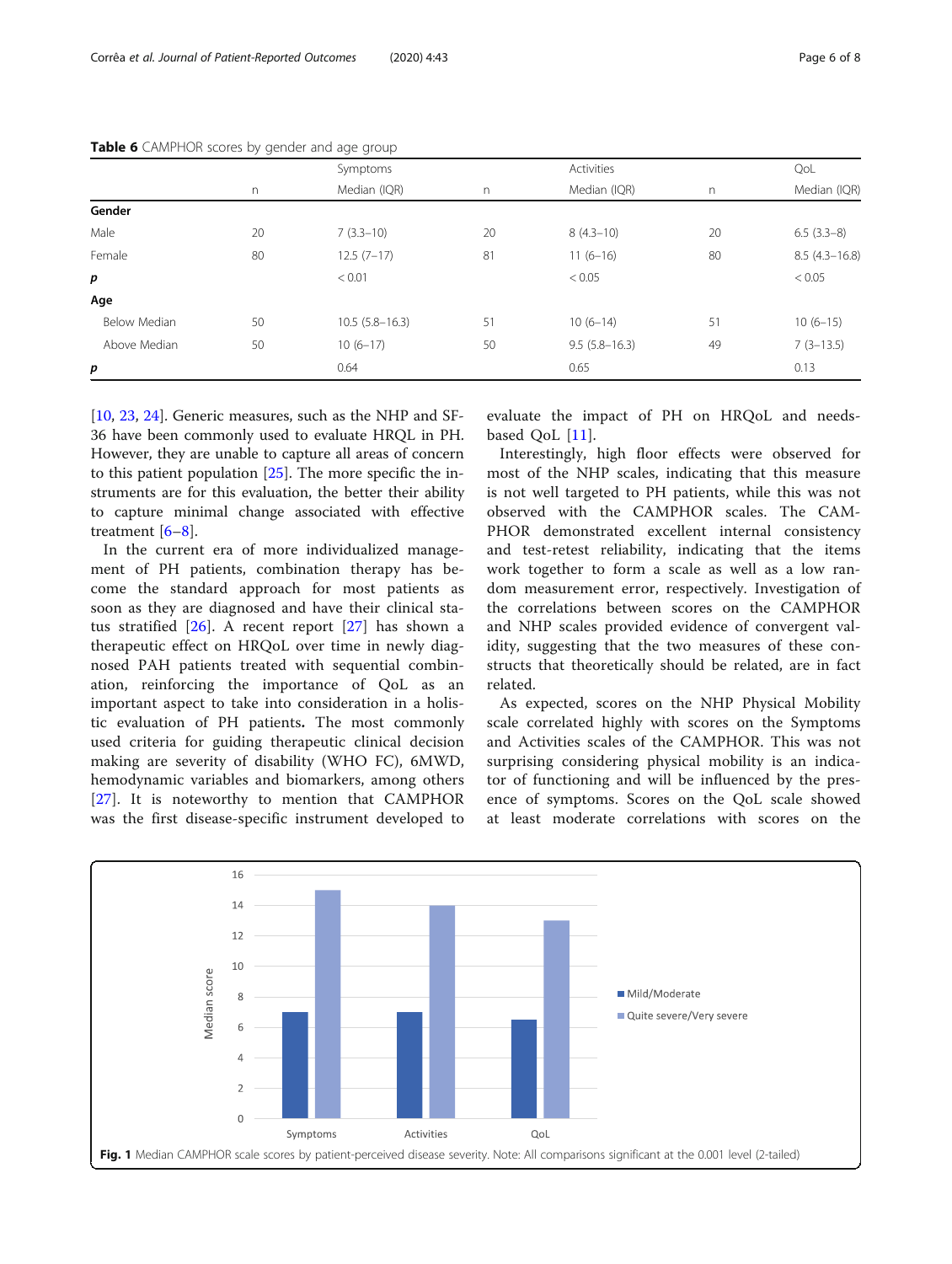<span id="page-6-0"></span>

NHP scales, suggesting that multiple factors influence QoL in PAH and CTEPH patients.

No significant differences in scores were found between older and younger patients on any of the CAMPHOR scales. However, significant differences in scores were found between males and females on all CAMPHOR scales, with females scoring higher than males. A  $\chi$ chi<sup>2</sup> test of independence was performed to assess the relation between gender and perceived general health. This revealed that most males rated their general health as 'very good/good' in contrast to most females who rated their general health as 'fair/poor'. It is likely that these differences contributed to females reporting worse symptoms, functioning and QoL ion the CAMPHOR.

In the present study, there were few participants reporting at the extreme ends of disease severity and general health questions. As in other CAMPHOR validation reports, this finding does not seem to interfere with the results of the validation since this research was not designed to verify the impact of the disease on the HRQoL of PH patients. Notwithstanding, evidence of known group validity was demonstrated by the ability of the CAMPHOR to distinguish between subsets of patients with distinct perceptions of disease severity and general health. Thus, participants who rated their disease as more severe (i.e., Quite severe/Very severe) had significantly worse scores on all CAMPHOR scales than patients who rated their disease as less severe (Mild/Moderate), and patients who considered their general health to be 'Fair/Poor' had worse scores on all CAMPHOR scales than patients who rated their health as 'Very good/Good'. These results demonstrate the ability of the Brazilian Portuguese CAMPHOR to detect meaningful differences between patients.

In conclusion, the Brazilian version of the CAMPHOR questionnaire demonstrated good psychometric properties. This new instrument has proved to be an accurate and reliable instrument for assessing both HRQL and QoL in Brazilian PH patients. It is expected that this new version of CAMPHOR will prove to be a valuable tool to evaluate patients both in clinical practice and in future research involving Brazilian PH patients.

#### **Abbreviations**

PH: Pulmonary Hypertension; HRQoL: Health-related quality of life; CAMPHOR: Cambridge Pulmonary Hypertension Outcome Review; NHP: Nottingham Health Profile; CPTEH: Chronic thromboembolic pulmonary hypertension; WHO FC: World Health Organization functional class; 6MWT: Six-minute walk test; BNP and NT-proBNP: Biomarkers of cardiac function

#### Acknowledgements

We would like acknowledge those individuals who kindly participated on the panels, and we are grateful to all the patients for their participation to this study.

#### Authors' contributions

RAC: data generation, writing of the manuscript, review and edit of the manuscript. MCP: data generation, interviews, review and edit of the manuscript. MFB: data generation, review and edit of the manuscript. RWRO: interviews, data generation, review of stats and of the manuscript. CFR: data generation, review and edit of the manuscript. BCMTO: data generation, review and edit of the manuscript. AH: study design, stats, review and edit of the manuscript. SM: study design, stats, review and edit of the manuscript. AROJR: study design, interviews, review and edit of the manuscript. The author(s) read and approved the final manuscript.

#### Funding

This study was supported by Galen Research (Manchester/UK).

#### Availability of data and materials

Data can be accessed upon request to corresponding author.